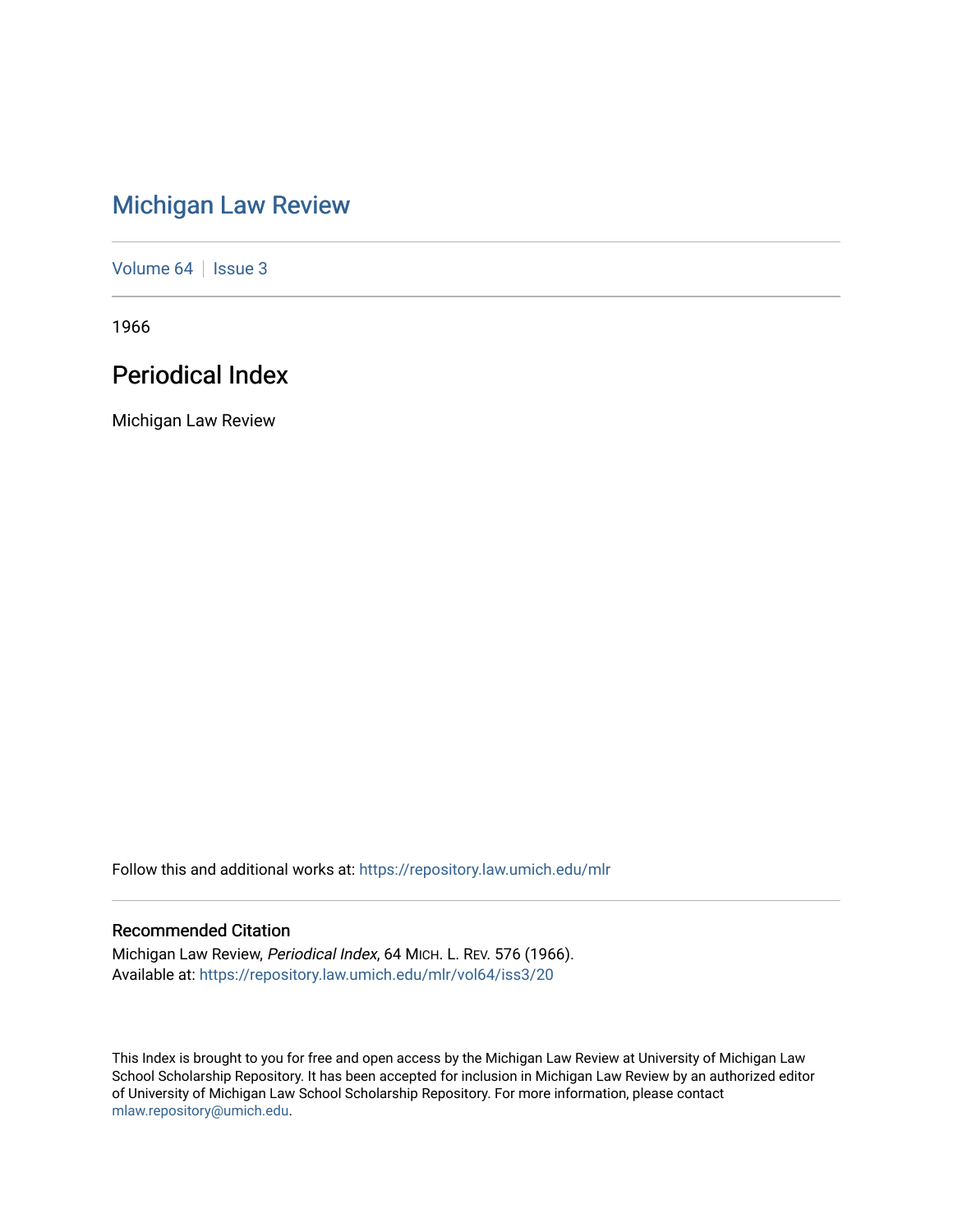### **PERIODICAL** INDEX

This index includes *articles, comments* and some of the longer *notes* which have appeared in leading law reviews since the publication of the last issue of this *Review.*  (a) indicates a leading article.

#### ADMINISTRATIVE LAW

CIVIL RIGHTS

The California FEPC: stepchild of the state agencies. 18 Stan. L. Rev. 187-212 (Nov.).

The experience of state fair employment commissions: a comparative study (a) Arnold H. Sutin. 18 Vand. L. Rev. 965- 1046 (June).

#### .ADVOCACY

The written argument on appeal. (a) Jean Appleman. 41 Notre Dame Law.  $40-48$  (Nov.).

#### ANTITRUsr LAW

See also *Foreign Investment.* 

Antitrust and the stock exchange: minimum commission or free competition? 18 Stan. L. Rev. 213-42 (Nov.).

Antitrust implications of network television quantity advertising discounts. 65 Colum. L. Rev. 1213-55 (Nov.).

The Minnesota antitrust law. (a) John D. French. 50 Minn. L. Rev. 59-83 (Nov.).

Tying arrangements and antitrust policy. (a) Richard N. Pearson. 60 Nw. U.L. Rev. 626-53 (Nov.-Dec.).

#### ARMS CONTROL

Firearms legislation. 18 Vand. L. Rev. 1362-99 (June).

The first multinational atomic inspection and control system at work: Euratom's experience. (a) Stephen Gorove. 18 Stan. L. Rev. 160-86 (Nov.).

#### .ARTIFICIAL INSEMINATION

Social and legal aspects of human artificial ,insemination. 1965 Wis. L. Rev. 859-84 (Fall).

#### **ATTORNEYS**

Discovery and disclosure: dual aspects of the prosecutor's role in criminal procedure. 34 Geo. Wash. L. Rev. 92-109 (Oct.).

#### AUTOMOBILE DEALER FRANCHISES

Changing a continuing relationship between a large corporation and those who deal with it: automobile manufacturers, their dealers, and the legal system: II. (a) Stewart Macaulay. (Part I appeared in 1965 Wis. L. Rev. 483-575 (Summer).] 1965 Wis. L. Rev. 741-858 (Fall).

See also *Constitutional* Law. The three eras of the conscientious objector. 34 U. Cine. L. Rev. 487-503 (Fall).

#### CoNFUcr OF LAws

See also *Jurisdiction* & *Judgments*.

Choice of law after transfer of venue. 75 Yale L.J. 90-137 (Nov.) •

#### CONsrITUTIONAL LAW

See also *Right to Counsel, Self-Incrimination.* 

Constitutional adjudication. (a) William J. Brennan, Jr. 40 Notre Dame Law. 559-69 (August).

Fair trial v. free press: the need for compromise. 34 U. Cine. L. Rev. 503-24 (Fall).

Racial imbalance in the public schools: constitutional dimensions and judicial re• sponse. 18 Vand. L. Rev. 1290-1338 (June). Recent developments concerning constitutional limitations on state defamation

laws. 18 Vand. L. Rev. 1429-55 (June).

Symposium on the Griswold case and the right of privacy: The Griswold penumbra: constitutional charter for an expanded law of privacy?, by Robert G. Dixon, Jr.; Nine justices in search of a doctrine, by Thomas I. Emerson; Pen• umbras, peripheries, emanations, things fundamental and things forgotten: the Griswold case, by Paul G. Kauper; The right of privacy: emanations and intimations, by Robert B. McKay; and Privacy in Connecticut, by Arthur E. Sutherland. 64 Mich. L. Rev. 197-288 (Dec.).

The bill of rights as a code of criminal procedure. (a) Henry J. Friendly. 53 Calif. L. Rev. 929-56 (Oct.).

The strange career of "state action" under the fifteenth amendment. 74 Yale L.J. 1448-61 (July).

The supreme court and the Meiklejohn interpretation of the first amendment. (a) William J. Brennan, Jr. 79 Harv. L. Rev. 1-20 (Nov.). CONTEMPT

The coercive function of civil contempt. 33 U. Chi. L. Rev. 120-33 (Autumn).

#### **CONTRACTS**

Contracting with the state of Texas: a symposium. The purchasing system, by

[576]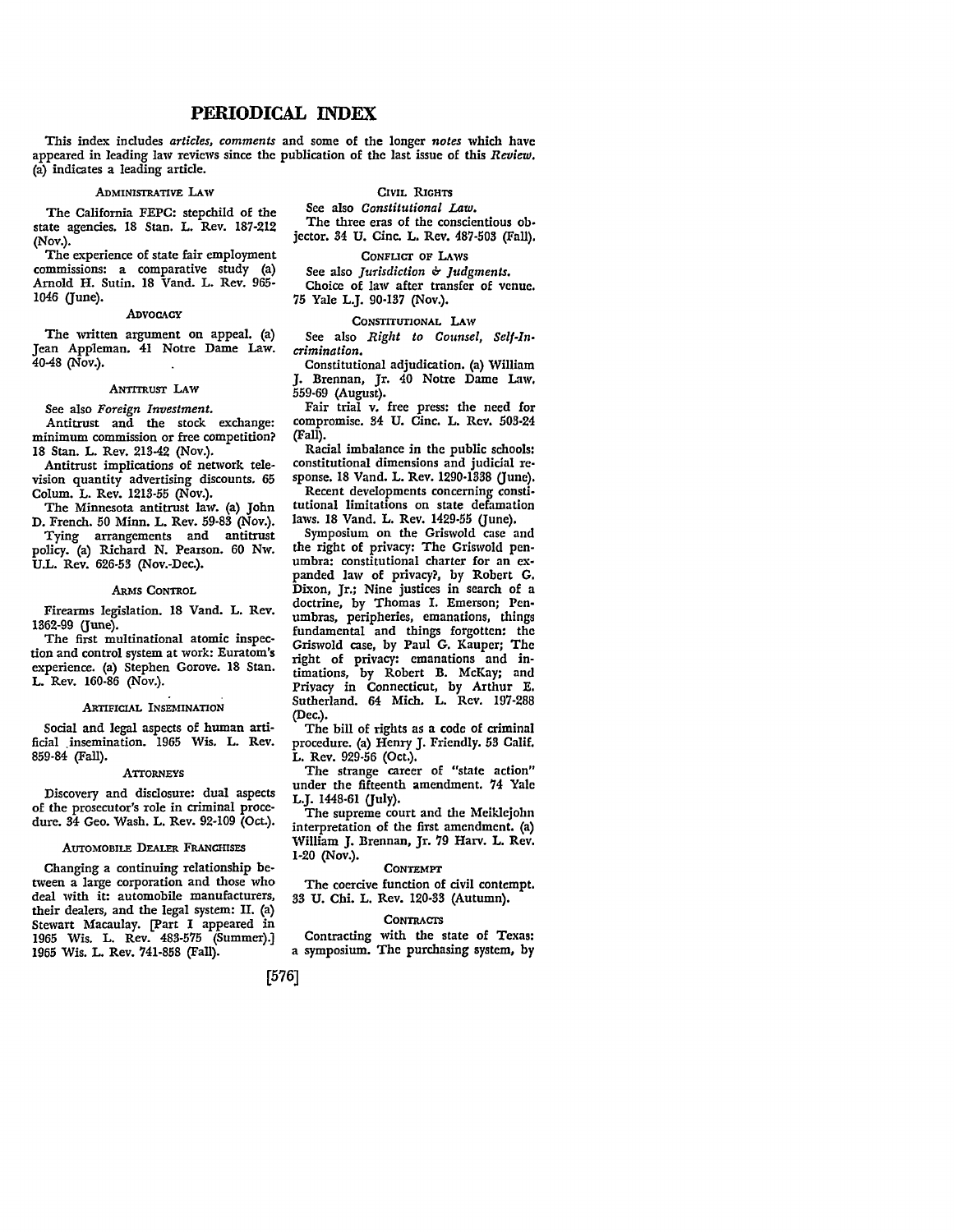Brian E. O'Neill: The competitive bidding requirement, by Marc E. Grossberg: Fiscal and constitutional limitations, by Stephen D. Susman; and Sovereign immunity, by Larry Schoenbrun. 44 Texas L. Rev. 56-187 (Nov.).

#### **CORPORATIONS**

#### See also *Securities.*

A standard of fairness for compensating preferred shareholders in corporate recapitalizations. 33 U. Chi. L. Rev. 97-119 (Autumn).

#### CRIMINAL LAW

See also *Damages.* 

Crime and confession. (a) Arthur E. Sutherland, Jr. 79 Harv. L. Rev. 21-41 (Nov.).

Federal civil action against private individuals for crimes involving civil rights. 74 Yale L.J. 1462-71 (July).

Involuntary manslaughter in Kentucky -past, present and future. 53 Ky. L.J. 770-80 (1965).

Penal reform and the model sentencing act. (a) Alfred P. Murrah and Sol Rubin. 65 Colum. L. Rev. 1167-83 (Nov.).

The juvenile offender, some problems and possible solutions. 53 Ky. L.J. 781-89 (1965).

#### CRIMINAL PROCEDURE

#### See also *Constitutional* Law.

Failure to file timely notice of appeal in criminal cases: excusable neglect. 41 Notre Dame Law. 73-87 (Nov.).

#### **DAMAGES**

State compensation for criminally inflicted injuries. (a) Paul Frederick Rothstein. 44 Texas L. Rev. 38-54 (Nov.).

#### **ECONOMICS**

The defense establishment and the domestic economy. (a) Adam Yarmolinsky. 18 Vand. L. Rev. 911-24 (June).

#### **EDUCATION**

College education as a legal necessary. 18 Vand. L. Rev. 1400-28 (June).

#### **EVIDENCE**

Destruction of evidence-a rationale for blood tests without an arrest? 18 Stan. L. Rev. 243-55 (Nov.).

Evidence: a functional meaning. (a) Lyman Ray Patterson. 18 Vand. L. Rev. 875-91 (June).

Law and policy: emphasis on exclusionary rules of evidence. (a) J. R. Richardson. 53 Ky. L.J. 663-711 (1965).

Principles of construction and the parol evidence rule as applied to releases. (a) Harold C. Havighurst. 60 Nw. U.L. Rev. 599-625 (Nov.-Dec.).

Testimonial competence and credibility. (a) Henry Weihofen. 34 Geo. Wash. L. Rev. 53-91 (Oct.).

#### FAMILY LAw

The battered child and other assaults upon the family: I. (a) Allan H. McCoid. 50 Minn. L. Rev. 1-58 (Nov.).

#### FOREIGN INVESTMENT

Tax and antitrust aspects of foreign licensing transactions. (a) John J. Cooper. 13 U.C.L.A.L. Rev. 25-57 (Nov.).

#### FOREIGN LAW

Protecting citizens against administrators in Poland. (a) Walter Gellhorn. 65 Colum. L. Rev. 1133-66 (Nov.).

The role of economic contracts in communist China. (a) Gene T. Hsiao. 53 Calif. L. Rev. 1029-60 (Oct.).

The Swedish justitieombudsman. (a) Walter Gellhorn. 75 Yale L.J. 1-58 (Nov.).

#### HABEAS CORPUS

The habeas corpus act of 1867: the supreme court as legal historian. (a) Lewis Mayers. 33 U. Chi. L. Rev. 31-59 (Autumn).

World habeas corpus: the legal ultimate for the unity of mankind. (a) Luis Kutner. 40 Notre Dame Law. 570-605 (August).

#### **INCOMPETENCY**

Civil incompetency in Ohio: determination and effect. (a) Fred A. Dewey. 34 U. Cine. L. Rev. 419-61 (Fall).

#### **INSURANCE**

Reinsurers' liability to the insolvent reinsured. (a) James Robert Olson. 41 Notre Dame Law. 13-39 (Nov.).

#### INTERNATIONAL LAW

The uniform law on the international sale of goods: a reply to Professor Nadelmann. (a) Andre Tune. 74 Yale L.J. 1409- 14 (July).

#### INTERSTATE COMMERCE COMMISSION

The Warren court and the interstate commerce commission. (a) Martin Shapiro. 18 Stan. L. Rev. 110-59 (Nov.).

#### JURISDICTION & JUDGMENTS

Diversity jurisdiction: a symposium. Student notes on The operation of feder-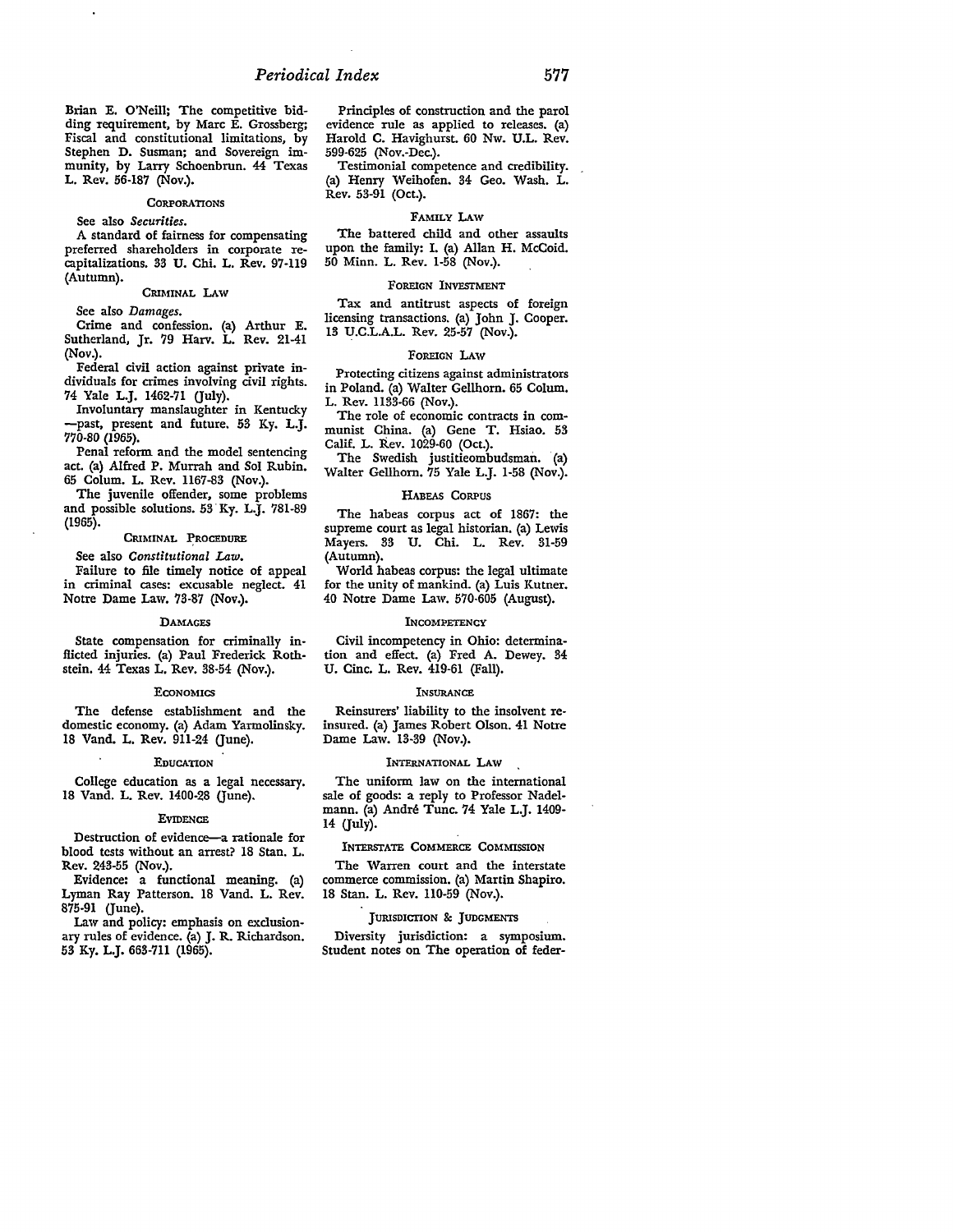alism in diversity jurisdiction: Erie's constitutional basis; The ascertainment of state law in diversity cases; The effect of diversity jurisdiction on state litigation; Appendix: statistical analyses of diversity jurisdiction. 40 Ind. L.J. 511-98 (Summer).

Diversity jurisdiction for unincorporated associations. 75 Yale L.J. 138-49 (Nov.).

Expanded bases of jurisdiction-an examination of Tennessee's new "long-arm" statute. 18 Vand. L. Rev. 1484-1505 (June).

Jurisdiction-custody cases-full faith and credit-changed conditions. 53 Ky. L.J. 799-806 (1965).

Pluralistic legislative jurisdiction: plaintiff's choice under the Klaxon rule. (a) Richard V. Carpenter. 40 Ind. L.J. 477-509 (Summer).

Res judicata in the federal courts: application of federal or state law: possible differences between the two. 51 Cornell **L.Q.** 96-110 (Fall).

State injunction of proceedings in federal courts. 75 Yale L.J. 150-65 (Nov.).

#### JUVENILE COURTS

Legal renaissance in the juvenile court. (a) Orman W. Ketcham. 60 Nw. U.L. Rev. 585-98 (Nov.-Dec.).

#### **JUVENILE DELINQUENCY**

See *Criminal Law.* 

#### KENTUCKY LAW

An analysis of the 1964 amendments to the Kentucky revised statute CH 342-1964. (a) Herbert L. Segal. 53 Ky. L.J. 743-67 (1965).

#### I.ABOR LAw

See also *Administrative Law, Supreme Court.* 

Labor lockouts: new weapon in management's bargaining arsenal. 60 Nw. U.L. Rev. 689-714 (Nov.-Dec.).

Subcontracting, mandatory collective bargaining, and the 1965 NLRB decisions. 18 Stan. L. Rev. 256-65 (Nov.).

The resurrection of the bargaining lockout and the role of the NLRB. 34 Geo. Wash. L. Rev. 134-49 (Oct.).

The scope of collective bargaining. 74 Yale L.J. 1472-81 (July).

#### LAND UTIUZATION

Retroactive termination of burdens on land use. 65 Colum. L. Rev. 1272-88 (Nov.).

#### LEASES

Automobile leasing: a subject for Jegis• lative consideration. 13 U.C.L.A.L. Rev, 138-52 (Nov.).

Selected problems im California chattel leasing. 13 U.C.L.A.L. Rev. 125-37 (Nov.). The lessee's obligations under a percen-

tage lease. 60 Nw. U.L. Rev. 677-88 (Nov.- Dec.). LEGAL EDUCATION

Toward the humanistic study of law. (a) Charles A. Reich. 74 Yale L.J. 1402-08 (July).

#### LEGAL HISTORY

Court-curbing periods in American history. (a) Stuart S. Nagel. 18 Vand. L. Rev. 925-44 (June).

"Our tong maternall maruellously amendyd and augmentyd": the first Englishing and printing of the medieval statutes at large, 1530-1533. (a) Howard Jay Graham. 13 U.C.L.A.L, Rev, 58-98 (Nov.).

#### LEGAL PHILOSOPHY

Conceptualism, law, and lawyers. (a) Colin Howard. 44 Texas L. Rev. 35-87 (Nov.).

Legal positivism and the natural law: the controversy between Professor Hart and Professor Fuller. (a) George Breckenridge. IS Vand. L. Rev. 945-64 (June).

#### MIUTARY LAW

#### See *Constitutional Law.*

#### OIL & GAS LAW

Symposium: oil and gas law: II. Another look at sharing arrangements-some drafting suggestions, by Charles O. Galvin; Accounting and tax aspects of oil and gas joint ventures, by Donald **L.** McIntosh and Gifford E. Joseph; Regulation of the sale of oil and gas interests-Ohio and federal, by Jerry D. Jordan; and Petro• leum conservation in Ohio, by Charles J. Meyers and Howard R. Williams, [Part I appeared in 26 Ohio St. L.J. 353-438 (Summer).] 26 Ohio St. L.J. 519-638 (Fall),

#### PATENTS

Validity of patent license provisions re• quiring payment of post-expiration royalties. 65 Colum. L. Rev. 1256-71 (Nov.).

#### PROPERTY LAW

#### See also *Leases.*

Buyer's remedies in the sale of real property in California. 53 Calif. L. Rev. 1062-80 (Oct.).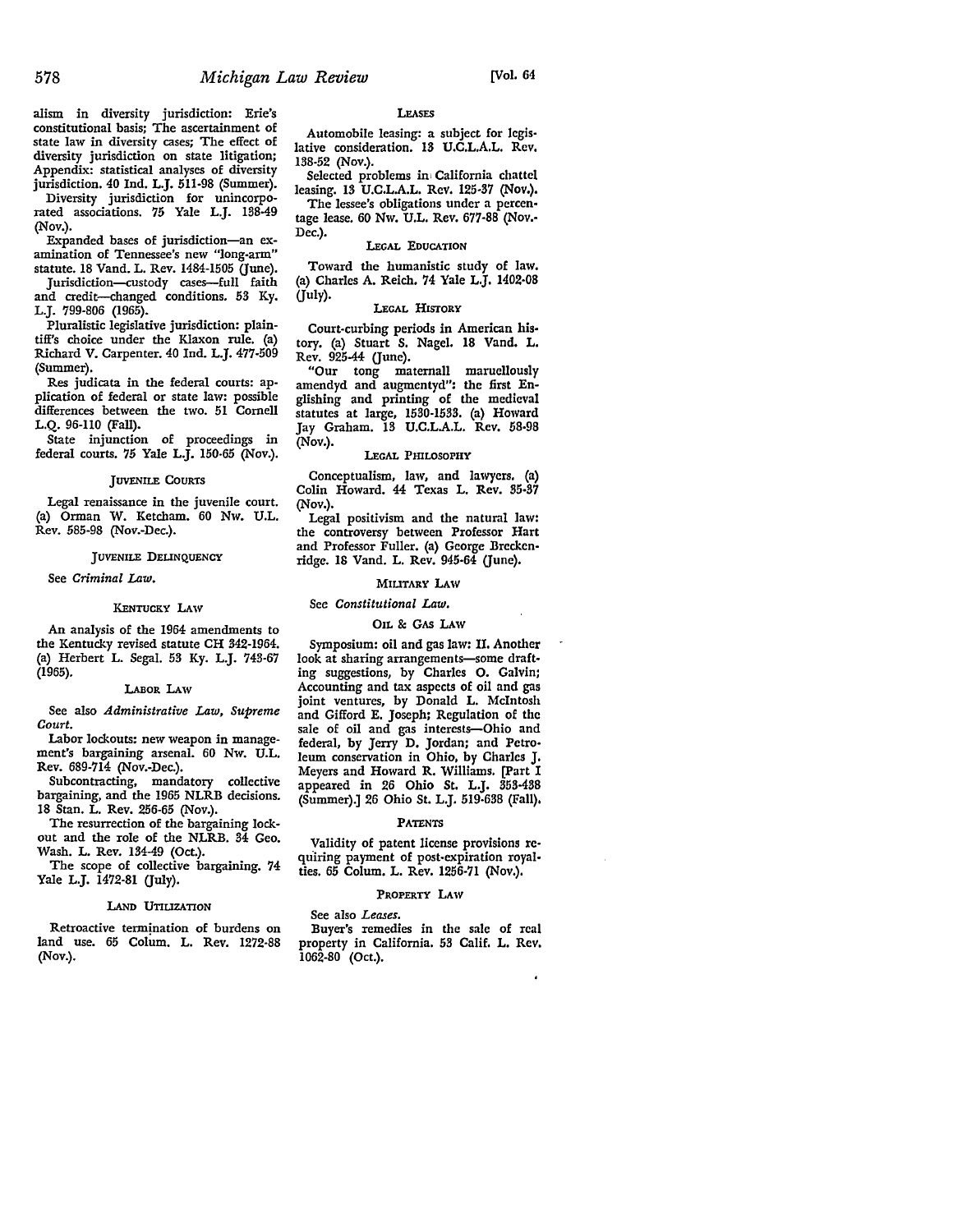The vendor's lien and reservation of the paramount legal title-the rights of vendors, vendees, and subvendees. (a) James R. Norvell. 44 Texas L. Rev. 22-34 (Nov.).

#### PUBLIC OFFICERS

Economic institutions and value survey: political activity, unionization and conflicts of interests-problem areas of public employment. 40 Notre Dame Law. 606-69 (August).

#### RIGHT TO COUNSEL

The constitutional right to counsel in tax investigations. 33 U. Chi. L. Rev. 134-50 (Autumn).

The right to counsel in special courtsmartial. 50 Minn. L. Rev. 147-69 (Nov.).

#### **SECURITIES**

See also *Antitrust* Law, *Corporations.* 

Alteration of rights in California public securities. 53 Calif. L. Rev. 1081-97 (Oct.). Piercing the corporate boilerplate: anti-

dilution clauses in convertible securities. (a) Stanley A. Kaplan. 33 U. Chi. L. Rev. 1-30 (Autumn).

Rule l0b-5 and the stockholder's derivative action. (a) Lewis D. Lowenfels. 18 Vand. L. Rev. 893-910 (June).

The sale-of-control quandary. (a) David C. Bayne. 51 Cornell L.Q. 49-94 (Fall).

#### SELF-INCRIMINATION

Exercise of the privilege against selfincrimination by witnesses and codefendants: the effect upon the accused. 33 U. Chi. L. Rev. 151-65 (Autumn).

#### SUNDAY LAws

Sunday in North America. (a) Jerome A. Barron. 79 Harv. L. Rev. 42-54 (Nov.).

#### SUPREME COURT

Labor law in the supreme court: 1964 term. (a) Clyde Summers. 75 Yale L.J. 59-88 (Nov.).

The supreme court 1964 term. 79 Harv. L. Rev. 56-211 (Nov.).

#### TAXATION

See also *Foreign Investment.* 

Distribution by charitable organizations: their effect on tax exempt status and deductibility of donations received. 18 Vand. L. Rev. 1456-84 (June).

Income tax aspects of gifts and leasebacks of business property in trusts. (a) William W. Oliver. 51 Cornell L.Q. 21-48 (Fall).

Libson shops: a question of survival. (a) Jerry L. Cowan. 34 U. Cine. L. Rev. 462-85 (Fall).

Multiple corporations under the revenue act of 1964. 18 Vand. L. Rev. 1338-62 (June).

Section 304 of the internal revenue code: unmasking disguised dividends in related corporation transactions. (a) Donald G. Kempf, Jr. 33 U. Chi. L. Rev. 60-95 (Autumn).

The railroad gross earnings tax in Wisconsin. (a) Lewis R. Mills. 1965 Wis. L. Rev. 713-39 (Fall).

Unexpected disqualification 'of reorganizations under, the internal revenue code by the inadvertent transfer of boot. 18 Vand. L. Rev. 1534-51 (June).

#### **TELEVISION**

Network television rate practices: a case study in the failure of social control of price discrimination. (a) Harlan M. Blake and Jack A. Blum. 74 Yale L.J. 1339-1401 (July).

#### TENNESSEE LAW

Annual survey of Tennessee law. Administrative law, by E. Blythe Stason; Agency, by John S. Beasley, II; Business associations, by Daniel J. Gifford; Conflict of laws, by Elliott E. Cheatham; Constitutional law, by James C. Kirby, Jr.; Con-tracts, by Paul J. Hartman; Creditors' rights and security transactions, by Forrest w. Lacey; Criminal law. and procedure, by Graham Parker and Robert E. Kendrick; Decedent's estates, trusts and future interests, by Herman L. Trautman; Domestic relations, by T. A. Smedley; Equity, by W. W. Garrett; Evidence, by Lyman Ray Patterson; Insurance, by Robert N. Covington; Restitution, by John W. Wade; State and local taxation, by Paul J. Hartman; and Torts, by Dix W. Noel. 18 Vand. L. Rev. 1047-1288 (June).

#### TORTS

Legal liability in tobacco products cases. (a) Eugene E. Siler, Jr. 53 Ky. L.J. 712-31 (1965).

Tort liability of owners and general contractors for on-the-job injuries to workmen. (a) Wayne A. Brooks. 13 U.C.L. A.L. Rev. 99-124 (Nov.).

Submission of issues in uncontrolledintersection collision cases in Texas. (a) William 0. Neal and William A. Paddock. 44 Texas L. Rev. 1-21 (Nov.).